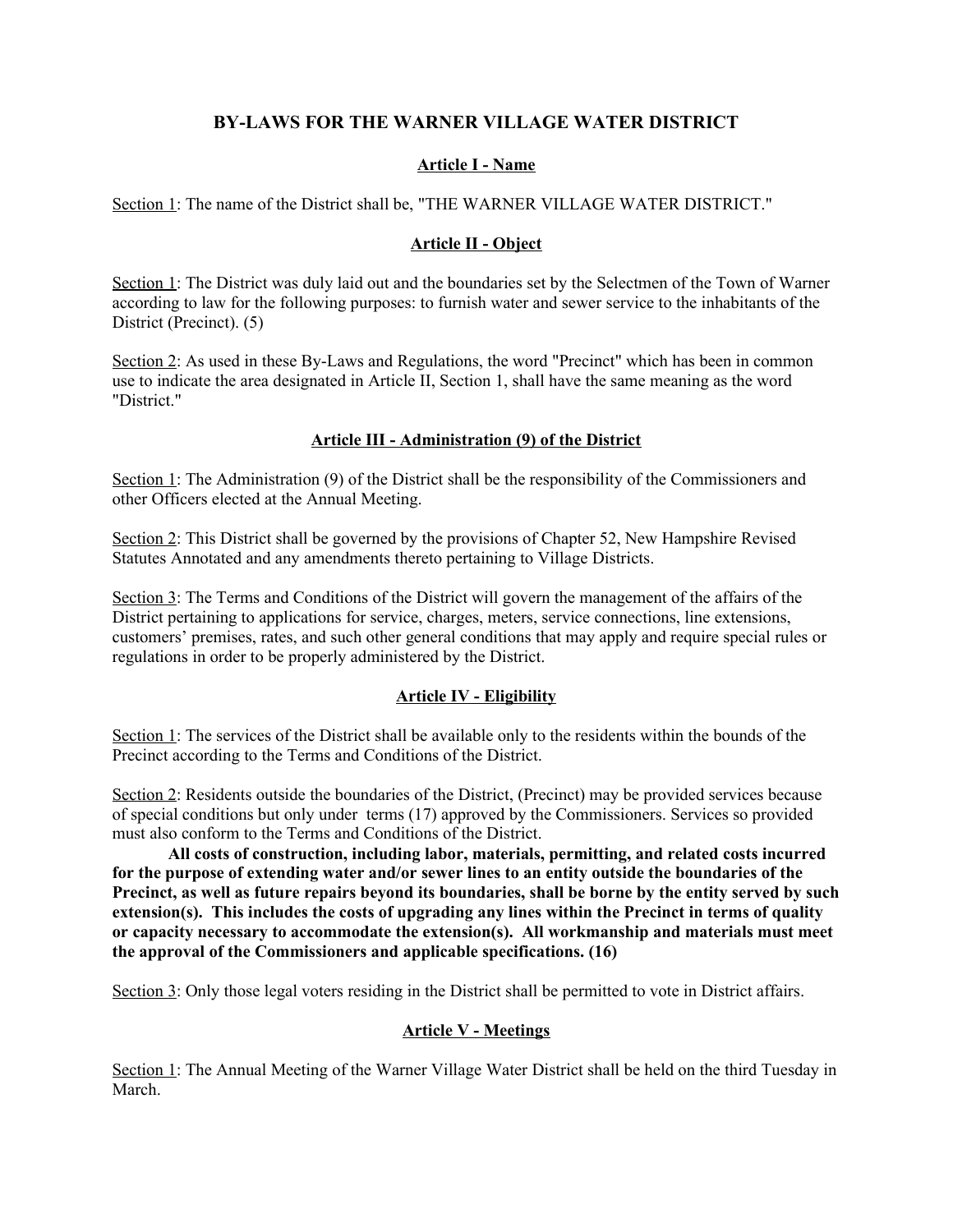Section 2: Special meetings may be called as provided for in Chapter 52, New Hampshire Revised Statutes Annotated.

Section 3: Regular meetings of the District Commissioners shall be held at least bi-monthly and the time and place of such meetings shall be announced by the Commissioners. These meetings will be open to the public.

#### **Article VI - Officers**

Section 1: The officers of this District shall be: one Moderator, one Clerk, one Treasurer, & three Commissioners.

Section 2: The terms of office shall be for three years for the Moderator, and one year for the Clerk and Treasurer. The Commissioners shall be elected for three years, with one Commissioner's term expiring each year.

Section 3: The Commissioners shall fill vacancies in offices when they occur for the remainder of the term to the next Annual Meeting.

## **Article VII - Duties of Officers**

Section 1: The Moderator, Clerk, Treasurer, and Commissioners shall severally qualify and possess the same powers and perform the same duties in respect to the Districts meetings and business affairs that the comparable officers of towns possess and perform in respect to like matters in towns.

Section 2: The principal duties and responsibilities of District Officers are herein listed as general information and a guide for the management of the affairs of the District.

 A. Commissioners: Normally each Commissioner shall serve as Chairman during the third year of his term; however, if he declines, for any reason, one of the remaining members of the Board must be designated as Chairman for that year.

The Commissioners are responsible for the planning, operation and maintenance of the water and sewer systems. They may appoint agents, other representatives and committees to assist them. (5)

Some of the principal duties of Commissioners include the preparation of annual budgets to be submitted to the Town Budget Committee for approval; the preparation and posting of Warrants for the Annual or Special Meetings (the subject matter of all business to be acted upon at the District meeting shall be distinctly stated in the Warrant); making a report of the District activities and of plans and estimates of the needs of the District systems at the Annual meeting; publishing the budget, Commissioners' Annual Report and a tentative copy of the Warrant in the Annual Town Report; adopting revisions of Water and Sewer Rates and Regulations for the District; conducting or supervising studies for improvements to the systems; approving applications for service; disconnecting delinquent customers for nonpayment; holding regular meetings at least bimonthly(17) approving of payment vouchers and purchase orders by the agreement and signature of at least two Commissioners; ascertaining that proper invoices or payroll sheets are attached to payment vouchers before signing; supervising workers or contractors performing work for the District.

B. Treasurer: Principal duties include checking the records of expenditures of the District as maintained by the Administrative Assistant; providing to each Commissioner a monthly statement of District receipts, funds remaining unexpended and capital and other reserve account balances; arranging for temporary notes and other financing as authorized by vote of the District; assisting the Commissioners